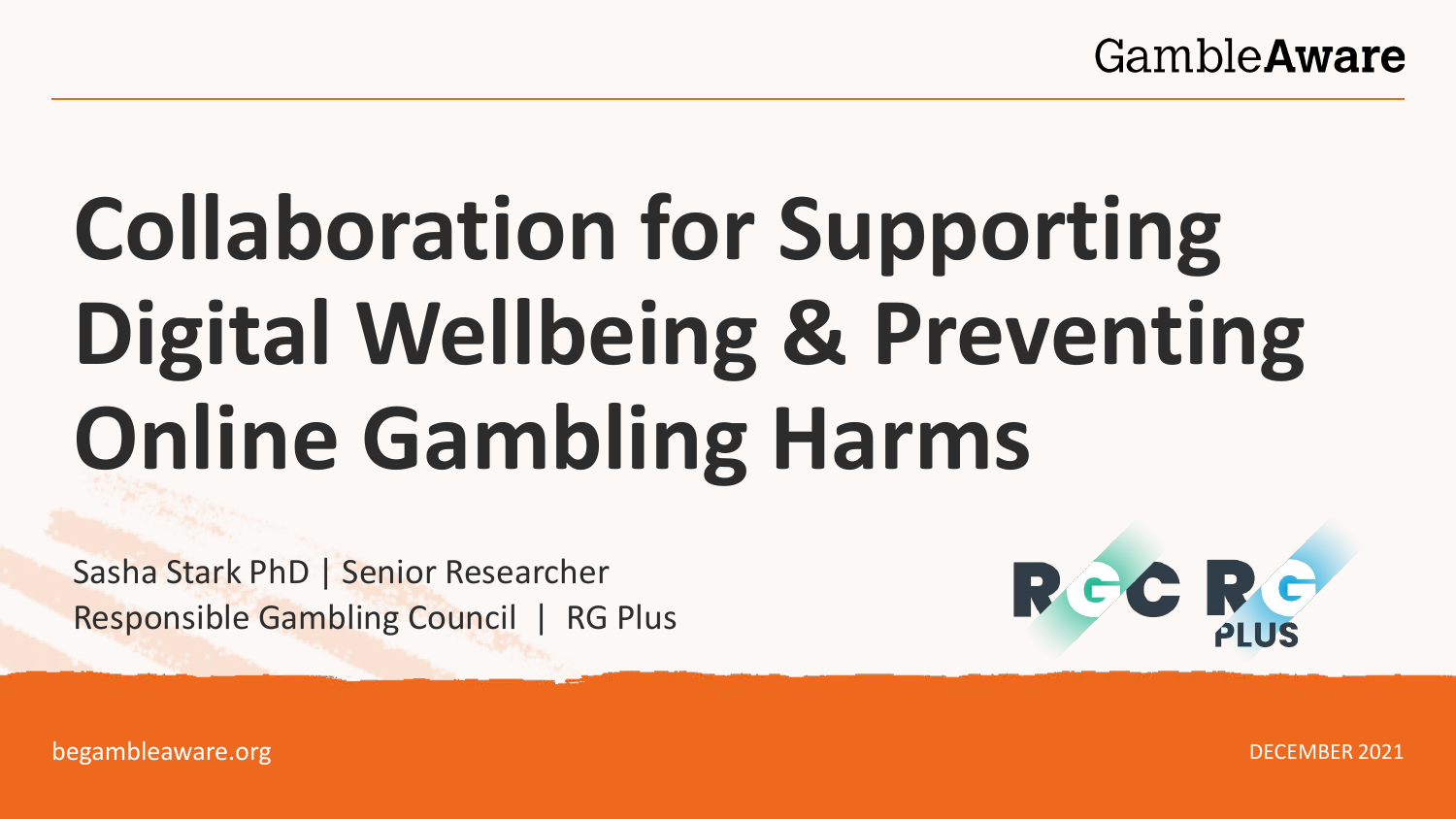## **RGC & RG+: All in for Safer Gambling**

- **Independent, non-profit** organisation
- **35+ years** of research, prevention, education, and policy guidance
- Providing **global insights** on safer gambling
	- In-depth knowledge of leading practices across many jurisdictions
- Working with **all stakeholders**: regulators, operators, treatment providers, researchers, charities, players, and families to prevent gambling harm and reduce risks

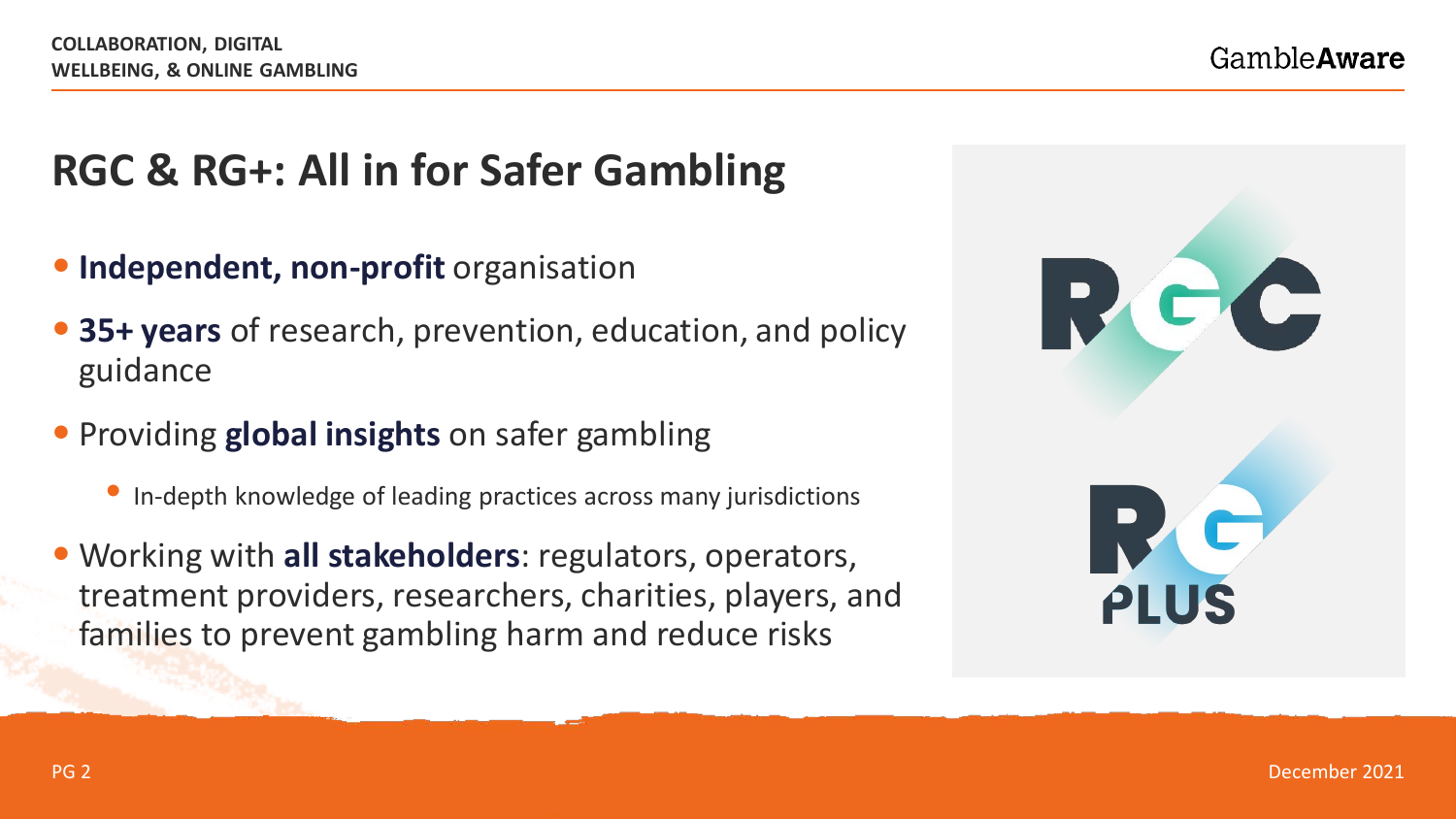## **Background**

- Current prominence of **safer gambling** and **digital wellbeing**
	- **Internationally**
	- Time online during COVID-19
	- (Online) gambling expansion
- Prevention can best be achieved through **collaboration**
	- Relevant stakeholders concerned about **same group of high risk people**

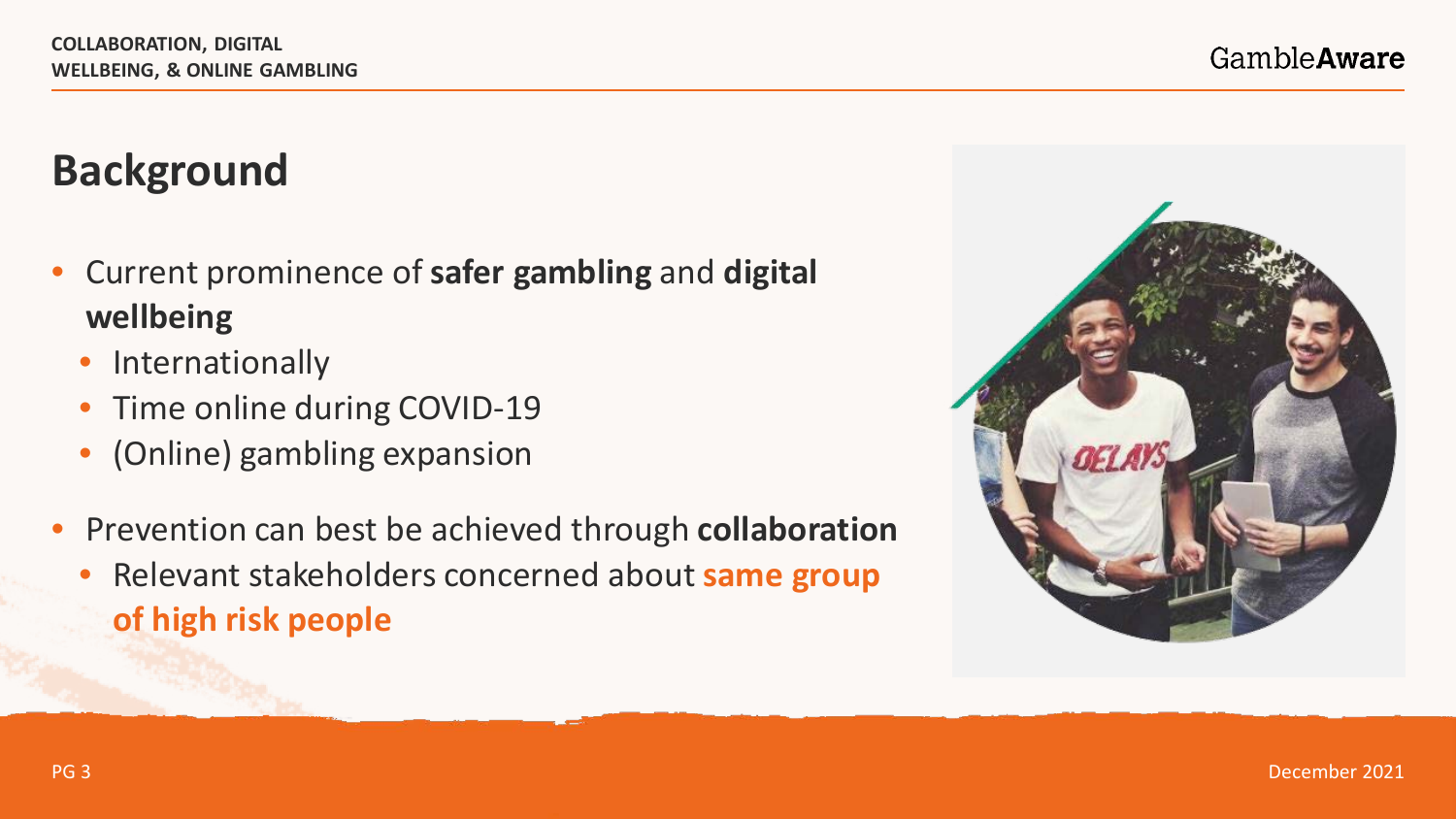## **Approach**

#### **Past 2 Years: Researching promising collaboration approaches across digital spaces and putting them into practice**

| <b>Research</b><br><b>Question</b> | How can stakeholders build purposeful collaborations<br>to advance the digital wellbeing of young people?  | How does online gambling relate to digital wellbeing?                                                                                                                           |
|------------------------------------|------------------------------------------------------------------------------------------------------------|---------------------------------------------------------------------------------------------------------------------------------------------------------------------------------|
| Why?                               | Young adults are high risk group but gaps exist in<br>available support and knowledge across online spaces | Interconnections between digital wellbeing and online gambling are<br>largely unexamined                                                                                        |
| How?                               | One-on-one and group discussions with 33 stakeholders<br>representing 27 organisations (Thank you!)        | Literature review<br>Online survey with adults from UK, Canada, and US                                                                                                          |
| <b>Results</b>                     | Guide for purposeful collaboration<br><b>Critical success factors</b>                                      | Definition of digital wellbeing (with online gambling)<br>Only population-level look at digital wellbeing<br>First study of links between online gambling and digital wellbeing |

*Financial support for independent research provided as part of multi-year partnership with Playtech*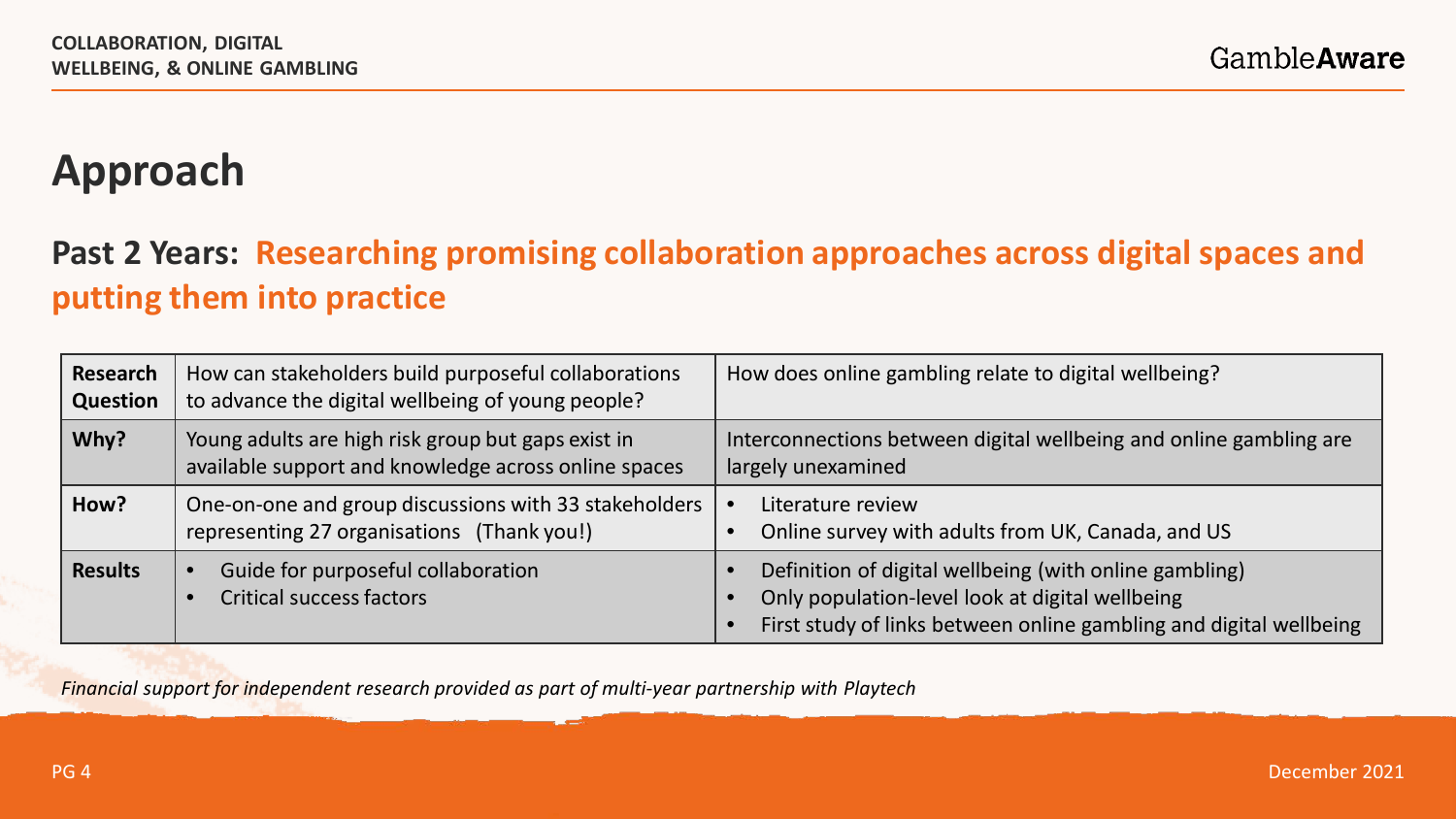| <b>Five Critical</b><br><b>Success</b><br><b>Factors</b>                                                                     | Centre goals around<br>a shared definition<br>of digital wellbeing,<br>consolidating ambitions,<br>and (industry) insights | <b>Assemble stakeholders</b><br>from across digital<br>entertainment spaces,<br>including young people,<br>frontline expertise,<br>and independent<br>organizations |
|------------------------------------------------------------------------------------------------------------------------------|----------------------------------------------------------------------------------------------------------------------------|---------------------------------------------------------------------------------------------------------------------------------------------------------------------|
| Outline complementary<br>roles for the digital<br>entertainment<br>industry, government,<br>and independent<br>organizations | <b>Focus activities on</b><br>building relationships,<br>generating shareable<br>outputs, and addressing<br>areas of need  | <b>Evaluate emerging</b><br>digital initiatives and<br>share learnings to<br>maximize impacts from<br>the front lines to policy                                     |
|                                                                                                                              |                                                                                                                            |                                                                                                                                                                     |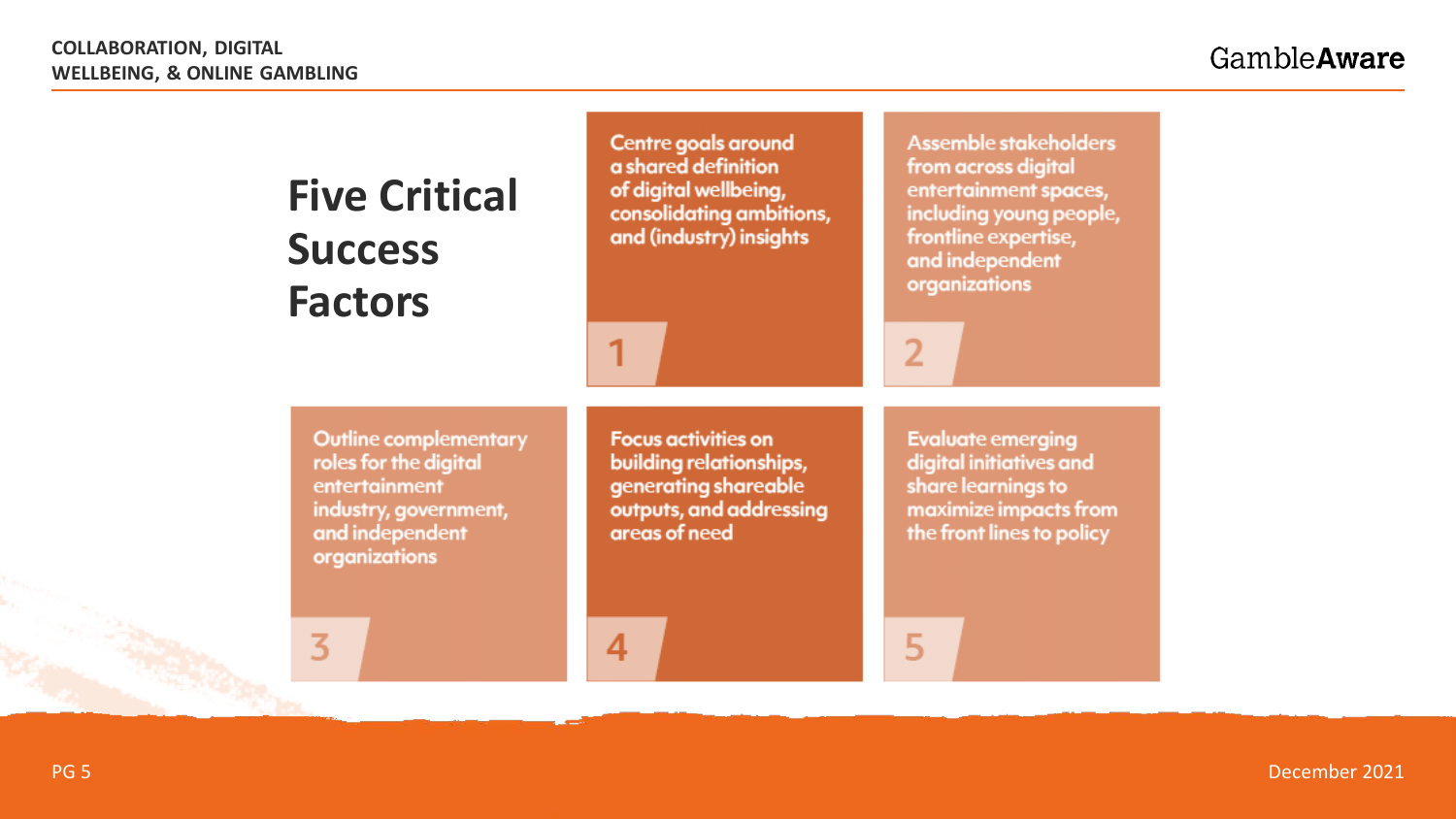# **Defining Digital Wellbeing**

**Digital wellbeing** is a **personal experience** of both the *positive* and *negative* impacts of spending time in *various* online spaces. It is fostered by **personal factors** and **design factors**  that meet **psychological needs**.

Online gambling can be understood within digital wellbeing as a a form of **design for pleasure** that meets psychological needs similar to those captured within digital wellbeing.

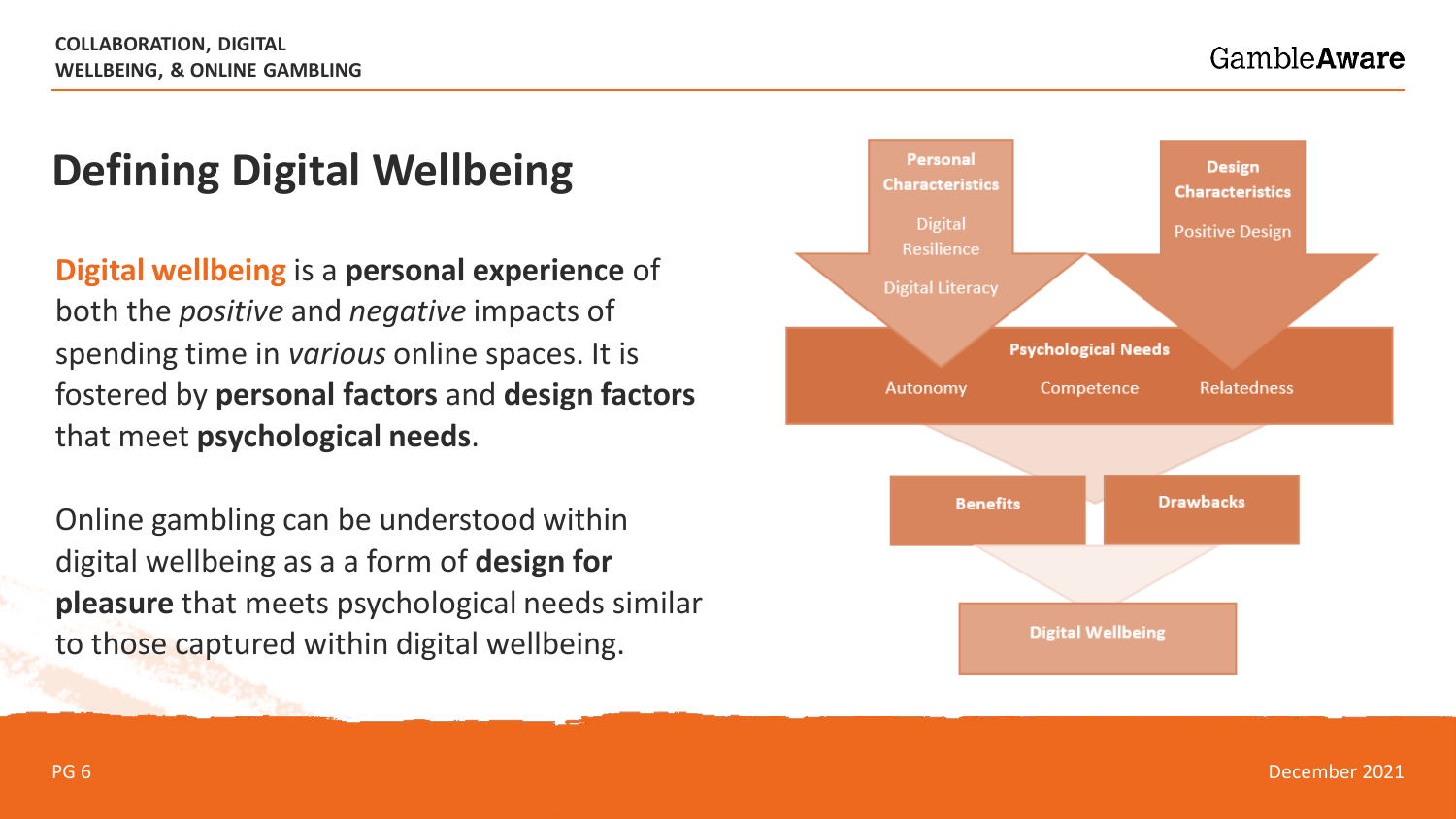## **Multi-Stakeholder Approach**

- Mobilises variety of **knowledge, expertise, and perspectives**,
- Leads to **challenging of assumptions**,
- Increases stakeholder **understanding of issues**,
- Permits problems with **complex causes** to be addressed,
- Provides access to **data, insights, and leavers/approaches** otherwise out of reach, and
- Allows for the creation of an **evidence base** for decision making and initiative creation.

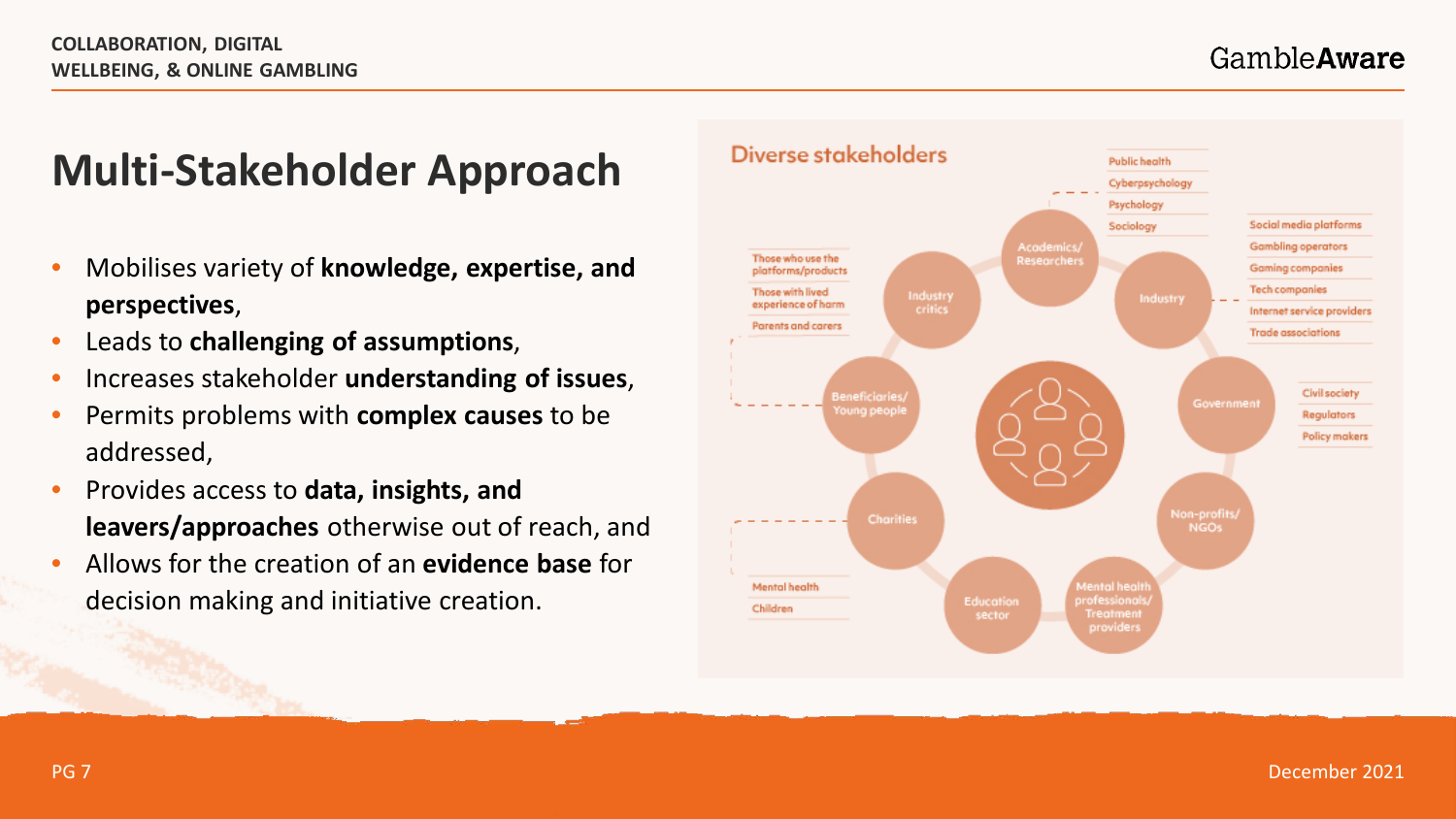# **Online Gambling & Digital Wellbeing**

**Online gambling is associated with digital wellbeing**. Lower levels of digital wellbeing are associated with:

- Past year **online gambling**,
- Having **psychological needs** met by online gambling,
- More risky online gambling **beliefs and behaviours**, and
- Online gambling **harms and problems**.

**High risk groups** for low digital wellbeing **AND** high online gambling harms are:

- **18-24 year olds**,
- Higher level of **involvement** (i.e. time, frequency, accounts, spend),
- Lower positive **beliefs** (i.e. not at expense of other obligations), and
- Lower positive **behaviours** (i.e. setting limits, not more than planned).

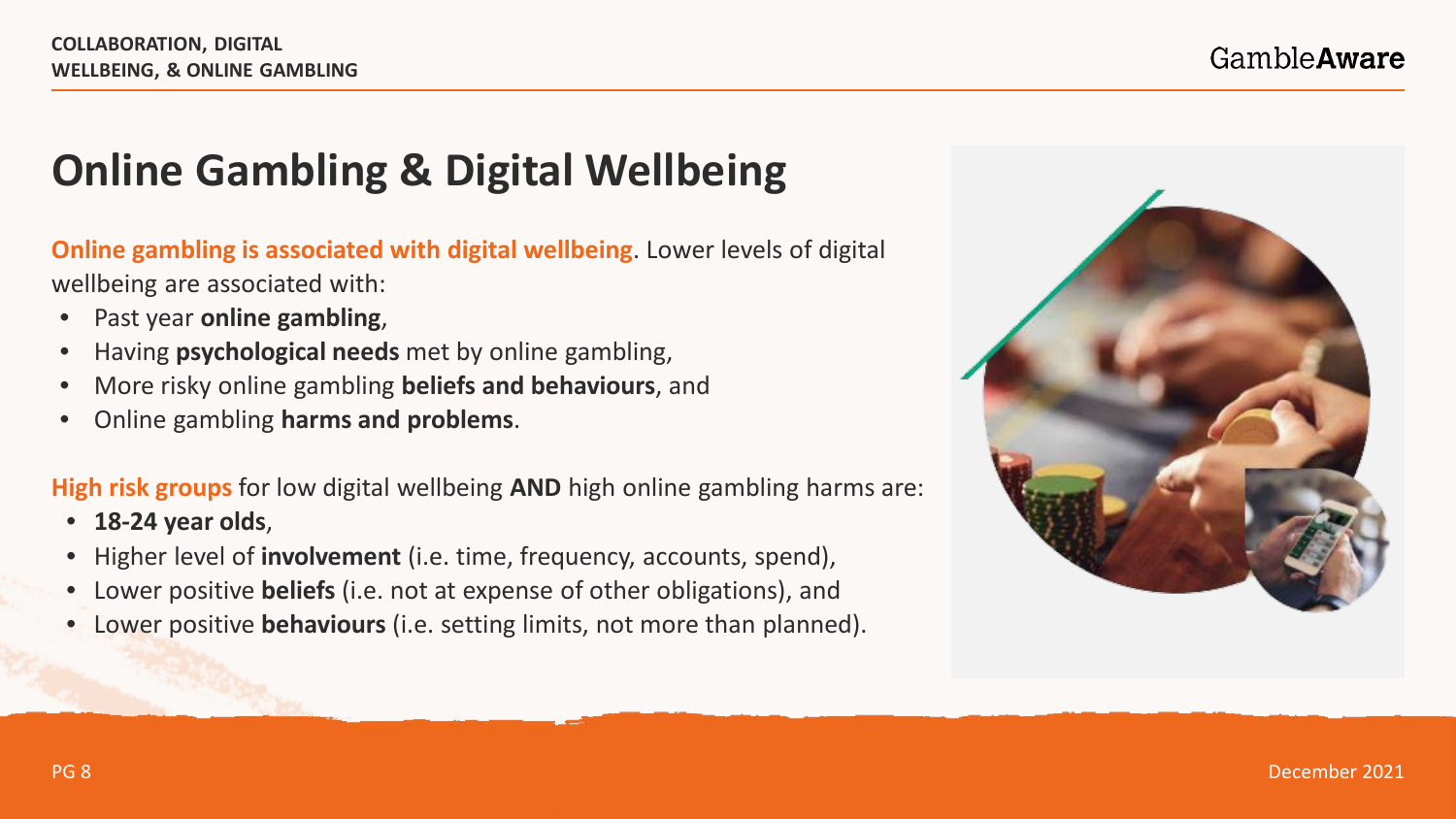## **Implications**

#### **Education programs**



Develop holistic education programs that cover risk and risk mitigation strategies across digital entertainment spaces and that are targeted at young people, their parents, teachers, and health professionals

More broadly, digital wellbeing initiatives should include **online gambling stakeholders and goals** to allow for a more **holistic focus on the risks, benefits, and overall impacts** of online spaces

#### **Safeguards and support**



Digital entertainment platforms should create broad and tailored safeguards and tools for young people that are relevant across spaces, particularly during COVID-19 restrictions

Industry should use its insights and resources to innovate ways to support those on their platforms in their digital wellbeing

> Prioritize **design for pleasure features**in digital entertainment platforms including online gambling, such as limiting unnecessary data collection, implementing user feedback features, and allowing customisation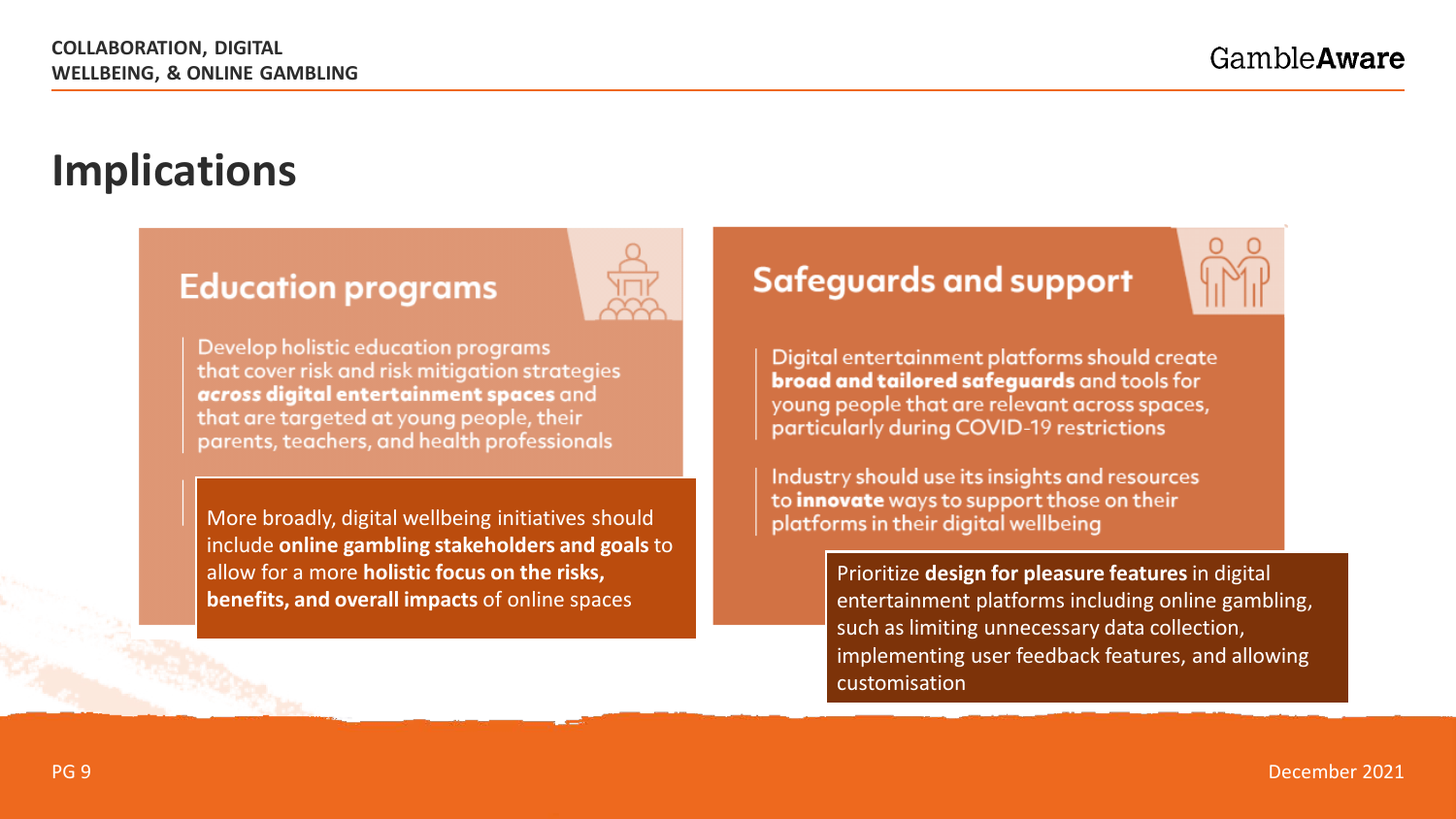## **Implications**

#### **Culture**

Cultivate a culture of responsibility where the wellbeing of those using their platforms is a priority within all digital entertainment industries, including approaches directed to people on their platforms as well as initiatives with external stakeholders

Foster a culture of evaluation and information sharing to maximize the use of available resources and inform frontline work as well as policy



Examples include making wellbeing the focus of staff **training**, **performance assessments**, and **regulatory requirements**

Through a focus on **evidence-based** approaches, **speaking engagements**, and **sector communications**

#### Regulation

Implement evidence-based regulation that focuses on ensuring consistency in supports across online spaces, encouraging stakeholder collaboration on key topics, and outlining safeguards

> Such as **minimum standards** for safeguards, outlining **key topics** for sector collaboration, and encouragement to **innovate**